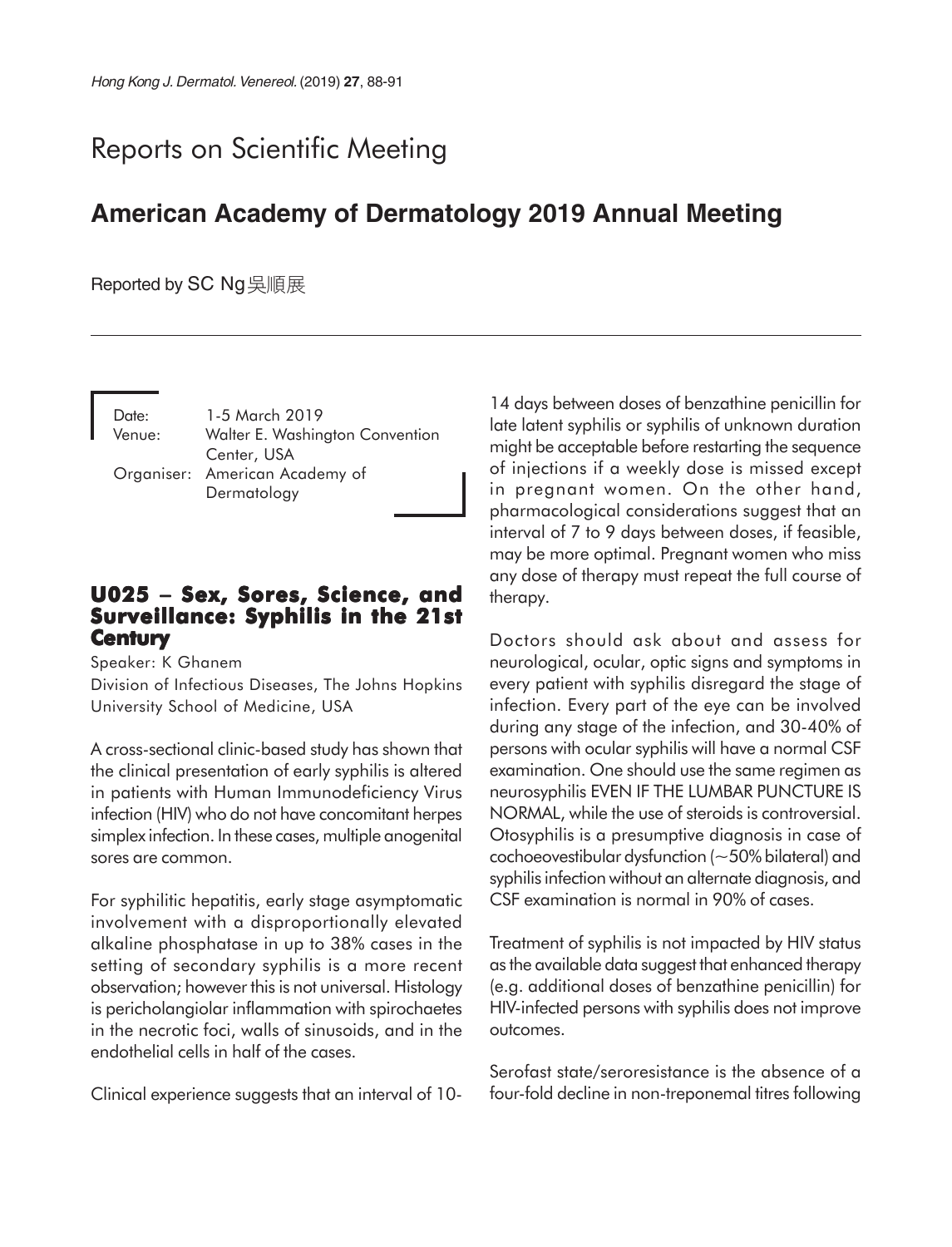therapy and CDC recommends cerebrospinal fluid (CSF) examination in this group if there is no evidence of reinfection. In 74.3% (26/35) of the patients with latent syphilis who failed to achieve serological cure at 12 months after initial therapy, serological cure was achieved after retreatment and after an additional 12 months of follow-up, while 80% (28/35) achieved in control group without retreatment.

However, HIV infection may increase the risk for neurological/ocular complications and slower serological titre decline (serofast). CDC STD treatment guidelines 2015 stated (NOT a recommendation for CSF examination as the benefit is unclear) that HIV-positive patients with a CD4 count  $\epsilon$  = 350 cells/ml or rapid plasma regain (RPR) titer  $> = 1:32$  are more likely to have CSF abnormalities consistent with neurosyphilis.

Lastly, the use of doxycycline as pre-exposure prophylaxis (PrEP) and post-exposure prophylaxis (PEP) is not yet recommended though existing limited data is promising for this relatively safe drug.

#### *Learning points: Learning points:*

The same regimen as neurosyphilis should be used for ocular and otic syphilis EVEN IF THE LUMBAR PUNCTURE IS NORMAL. An interval of up to 10-14 days between doses of benzathine penicillin for late latent syphilis or syphilis of unknown duration might be acceptable in a missing dose except in pregnancy women. Enhanced therapy for HIV-infected persons with syphilis does not improve outcomes.

## **S006** − **Management of Management of Dermatomyositis (DM) (DM)**

Speakers: A Femia<sup>1</sup> and RA Vleugels<sup>2</sup> 1Ronald O. Perelman Department of Dermatology, NYU School of Medicine; 2Brigham and Women's Hospital; Harvard Medical School, USA

The following points were mentioned:

- 1. The magnetic resonance imaging (MRI) myositis protocol recommends that MRI should include at least bilateral thighs.
- 2. In juvenile dermatomyositis (JDM), neck flexors are mostly affected in the earliest stage. One may assess by asking patient to lie supine and to raise the head for a few minutes against resistance applied over the forehead.
- 3. Debilitating muscle weakness may progress very quickly in JDM. One may consider reducing JDM treatment only when nailfold signs are quiescent.
- 4. A type 1 interferon (IFN) pathway signature biomarker in blood is highly correlated with Cutaneous Dermatomyositis Disease Area and Severity Index (CDASI) activity scores in DM, and may be a promising surrogate clinical trial end point. The correlation of both a gene signature and CDASI with serum IFN-β suggests that IFN-β drives disease activity in DM.
- 5. Autoantibodies in DM:
	- i) 15-35% DM cases are positive for antinuclear antibodies and usually in low titre.
	- ii) 5-15% DM cases Anti-Jo 1 positive.
	- iii) Anti-Mi2 is highly specific and is predominantly detected in patients with classic DM with a favourable prognosis.
	- iv) Anti-MDA5 has been described in several Asian DM cohorts, often associated with amyopathic DM and rapidly progressive interstitial lung disease (ILD). Clinically, this subgroup of patients has severe vasculopathy and may also have cutaneous ulcerations, palmar papules, arthritis and hand swelling, diffuse alopecia and oral ulcerations. Pulmonary function tests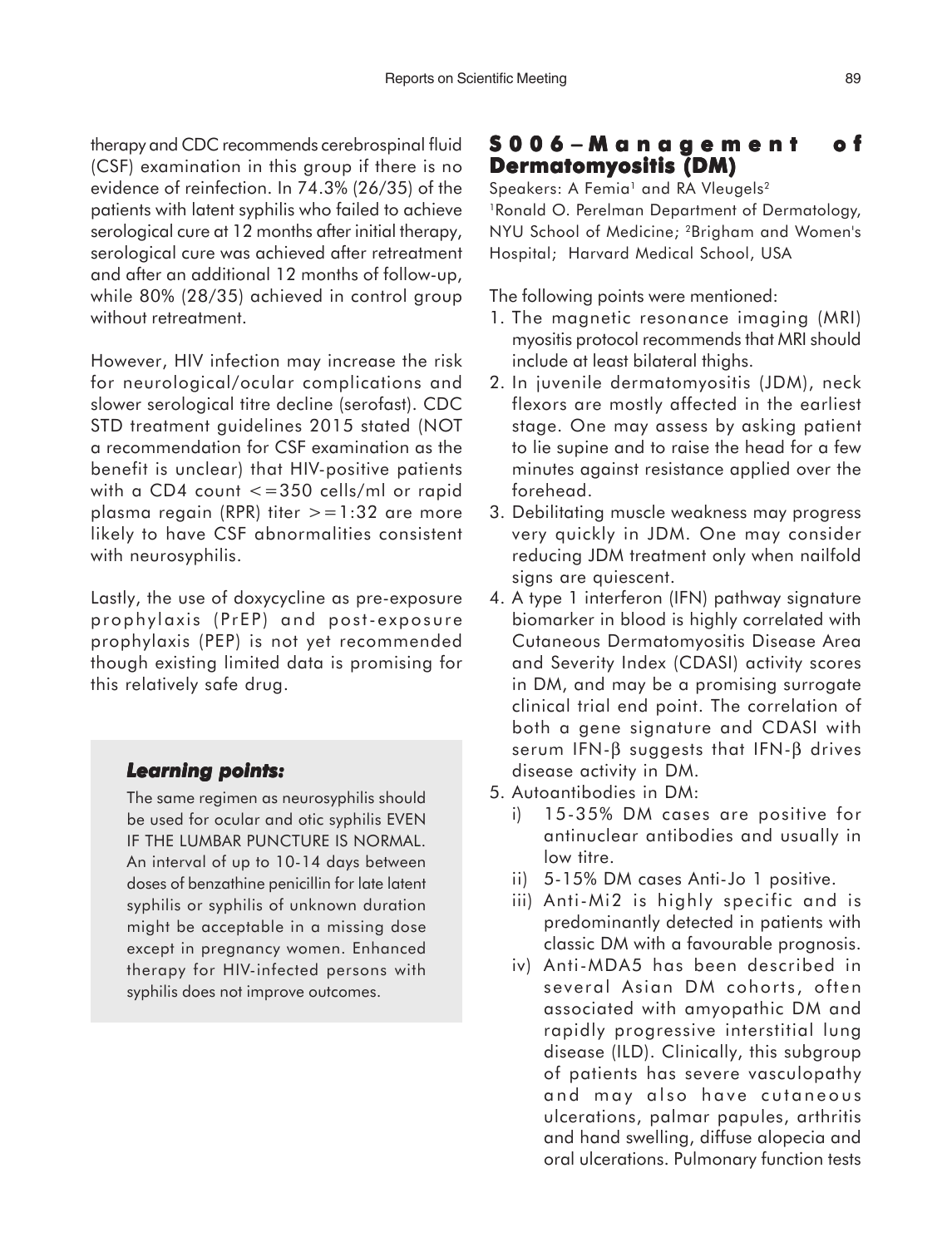are recommended every 1-3 months in this subtype.

- v) Anti-TIF1-γ is highly associated with malignancy in some patient populations. Detection of anti-TIF1-γ antibodies in patients with DM is suggestive of cancerassociated myositis (CAM).
- vi) Anti-synthetase syndrome commonly presents with mechanic hands and ILD (70-90%)
- 6. For DM treatment, hydroxychloroquine (HCQ) may be considered for mild skin disease, while methotrexate (MTX) or mycophenolate mofetil (MMF) can be effective for moderate to severe skin disease with HCQ as adjuvant for sun protection. Intravenous immunoglobulin (IVIG) may have improve survival as it avoids the need for systemic immunosuppressive(s). Ruxolitinib (JAK inhibitor) has shown some promising effects in refractory DM.

#### *Learning points: Learning points:*

Myositis-specific autoantibodies are useful dividing DM into distinct clinical phenotypes to guide management and stratify risk of malignancy, lung involvement and rapidly progressive life-threatening disease.

## **S058** − **Pearls: Diagnostic and Therapeutic**

## Speaker: M Lebwohl

Kimberly and Eric J. Waldman Department of Dermatology, Icahn School of Medicine at Mount Sinai, USA

The following points were mentioned:

- 1. "Head off skin cancer with a coffee a day": a study has found that four cups daily would be most protective against malignant melanoma. Coffee consumption was associated with a lower risk of oral, pharyngeal, and esophageal cancers.
- 2. Characteristic T cell receptor beta gene patterns coinciding with particularly aggressive cases of mycosis fungoides (MF): A team from Dana-Farber Cancer Institute, Brigham and Women's Cancer Center, Harvard Medical School, and Adaptive Biotechnologies has identified characteristic T cell receptor beta gene patterns coinciding with particularly aggressive cases of mycosis fungoides (MF). The researchers used high-throughput T cell receptor beta gene (TCRB) sequencing to assess skin biopsy samples from 208 individuals with cutaneous T cell lymphoma (CTCL), including 177 MF cases. During a 15-year observational study, they found that increased tumour clone frequency (>25%) in the CTCL skin lesion biopsies typically coincided with poorer progression-free survival and overall survival times. Therefore this may be used to identify aggressive early-stage MF/CTCL.
- 3. 31-gene expression test: For malignant melanoma, a 31-gene expression test was developed to assess risk of recurrence independent from traditional clinicopathological factors using tumour biology. This showed consistent results across three archival and three prospective studies totaling over 1,300 unique patients. The 31-gene expression test subclass can predict SLNB positivity risk for patients with T1-T2 tumours and inform SLNB guidance.
- 4. Brittle nails response to daily biotin supplemention: in one study, 63% patients with brittle nails showed clinical improvement